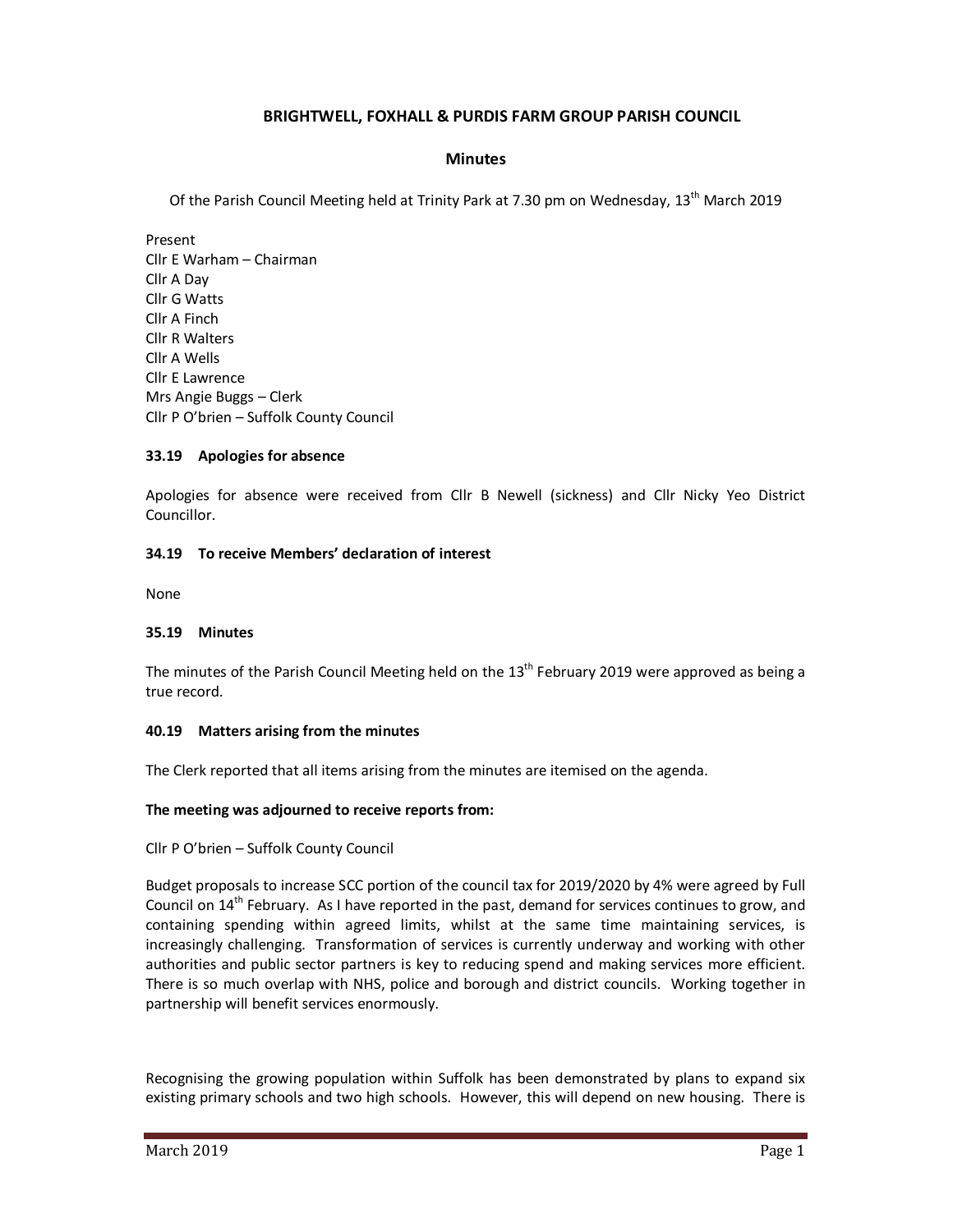a possibility of ten new schools when the large developments, such as Adastral Park take place. An all-thru school is planned for AP for children aged  $4 - 16$ .

SCC is implementing changes to its School Travel Policy from September 2019. The Council has already written to all schools and Town and Parish Councils with information about the policy changes and how they may affect families in their area.

Consultation is to take place in the summer to gain the public's view upon a northern by-pass for Ipswich. Discussions about an Ipswich norther route have been well documented over the years with opposition focused on the despoliation of the affected countryside.

I have been appointed to a Policy Development Panel that is looking at Children's Centres in Suffolk. This is to find out if they are situated in the right place and reaching the vulnerable children/parents that they were aimed at. I visited two today  $(28<sup>th</sup>)$  Ravenswood and Hillside both situated in troubled areas of Ipswich. I was impressed by the staff in both and the range of facilities offered, particularly at Ravenswood. However, I understand some of the services are offered at nearby health centres and thus the need catered for. SCC must avoid duplication.

The Police and Crime Panel that I chair continues to look at challenging subjects. On  $15^{th}$  March we are questioning the Commissioner on Serious Sexual Offences and Solved Rate Performance plus Seven Forces Collaboration.

The solved rate re serious sexual offences is discouraging. The difficulty, people change their minds about testifying.

Seven Forced Collaboration involves forces from Suffolk, Norfolk, Essex, Bedfordshire, Kent, Cambridgeshire and Hertfordshire. They meet to discuss ways of working effectively in partnership.

I have sent all my parishes my representation re the SCDC Local Plan.

Cllr Nicky Yeo Suffolk Coastal District Council – no report

#### Question Time

None

The meeting was re-convened

#### **41.19 Planning**

a. General

Cllr Watts reported the three applications have been received; the first two have been approved and the third application has been withdrawn.

DC/18/5162/FUL Full Planning Permission for the demolition of the external conservatory, relocation of garden centre and external works to current retail unit – Approved.

DC/18/4248/OUT Hybrid application seeing: Full planning permission for the reallocation of garden centre and external works to current retail unit; and outline planning permission for the erection of a drive thru unit (Use Class A1/A3) and associated works – Approved.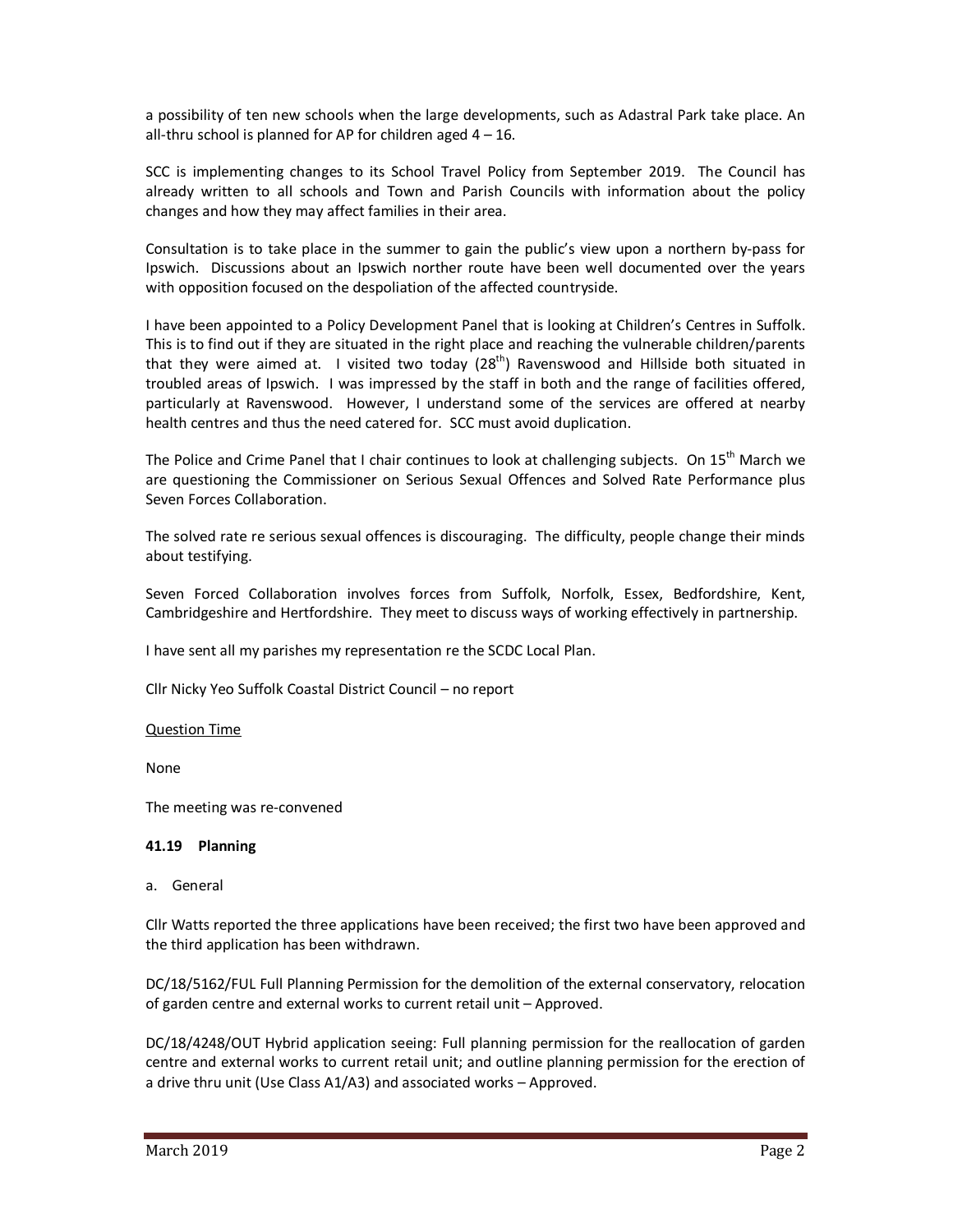DC/19/0068/OUT Hybrid Application – Outline permission for the erection of a class D2 (Health & Fitness) unit and associated works; full planning permission for the relocation of garden centre and external works to current retail unit – Withdrawn

f

DC/19/0092/FUL 21 Warren Heath Avenue Purdis Farm – Rear extension with internal alterations plus new garage

Cllr Watts reported that planning permission had been granted but he was disappointed that although there is a decision letter there is no officer's report. It was agreed that the Clerk should write to the Planning Officer and ask why an officer's report has not been posted for this application. **Action: Clerk** 

DC/18/0079/FUL Variation of Condition 2 on Application DC/18/0079/FUL

Cllr Watts stated that although Planning Permission had been granted for 4 detached houses a Variation of Condition 2 had been approved to allow for phased occupation of houses enabling the house to be built one at a time. A resident in Beechwood Drive objected to the variation to avoid the amount of disturbance as it is likely to take 2 years to build the properties. The Parish Council did not formally object but we have made the Planning Officer aware of the concerns. However, it is a condition of the Planning Application that contractors use Purdis Farm Lane and not Beechwood Drive for access.

DC/19/0680/FUL Conversion of existing office/store to dwelling and extension of same building.

An application was granted to convert the existing store to a bungalow and the developers have now asked for the dwelling to be extended. The application has been circulated however I do not feel there are any objections to the plans.

b. Brightwell Lakes

Cllr Day stated that he had visited Sheepdrift Farm and had a tour of the site to give the Parish Council a better understanding of their concerns. Cllr Day gave a full report on the up to date position regarding the nature of the complaint. Cllr Day stated he had asked the owners to let him have an email detailing the events. It is understood there are similar issues with regard to the neighbouring farm. **Action: Cllr Day**

c. Local Plan

The consultation period has now finished.

d. Sizewell C

Cllr Watts reported that the consultation is still in progress. Cllr Watts reported that there are concerns about the road strategy and he would be drafting a submission from the Parish Council. **Action: Cllr Watts** 

# **42.19 To discuss grit/dog/rubbish bins**

Cllr Lawrence reported that he had identified two locations where grit bins are required and two dog bins which need replacing due to wear and tear. Cllr Lawrence proposed, seconded Cllr Warham that the Clerk contact Suffolk Coastal District Council (Norse) to install two grit bins and replace two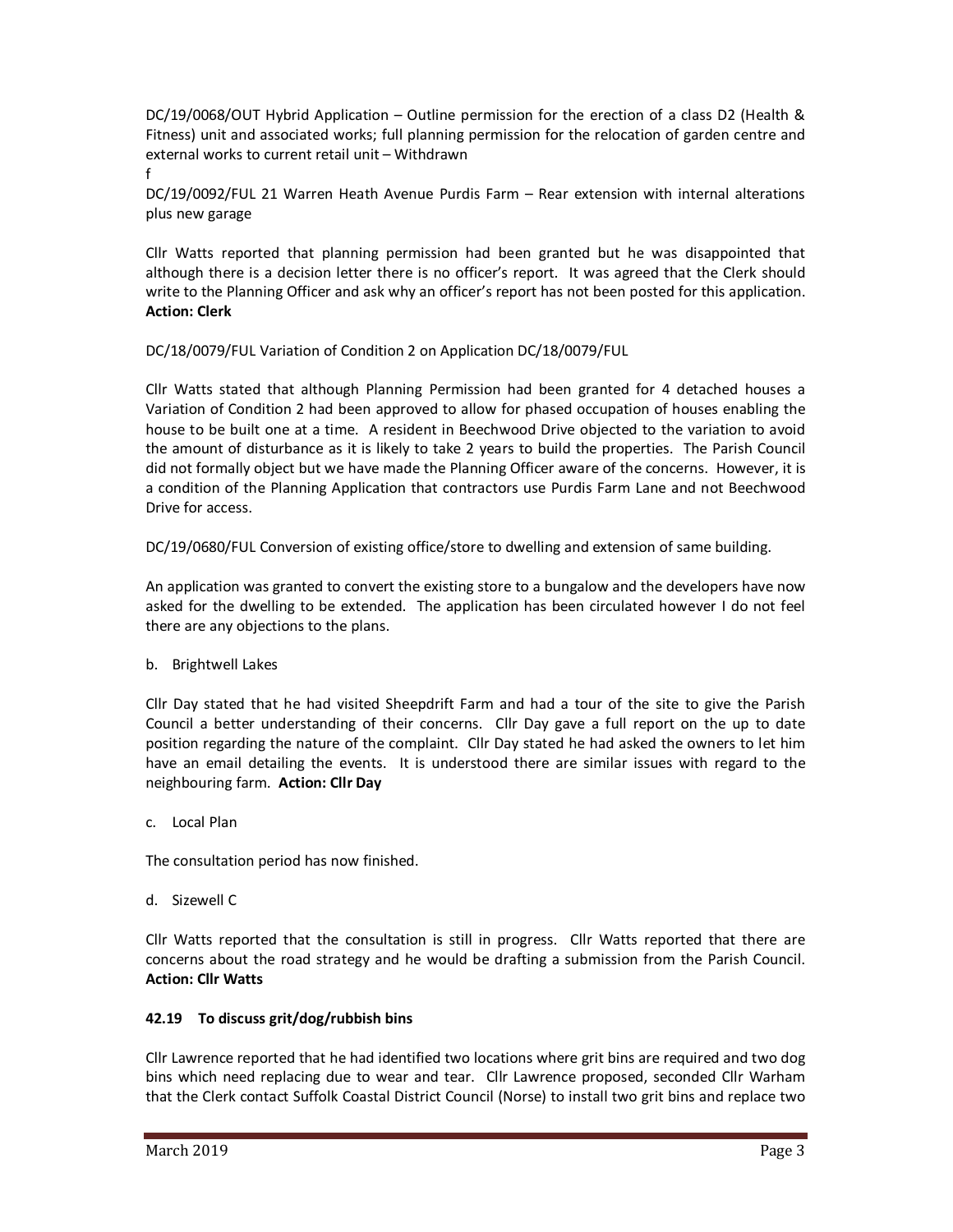dog bins – all in favour. It was also reported that the litter bin adjacent to the Murrills Road Notice Board had still not been replaced by Suffolk Coastal District Council. **Action: Clerk** 

## **43.19 Donation to Brightwell Parish Church**

The Clerk reported that a letter had been received from Brightwell PCC asking for a donation to support the upkeep of the church yard. Cllr Wells proposed, seconded Cllr Watts that the Parish Council make a donation of £250.00 – all in favour.

## **44.19 To approve the Standing Orders / Procedures for 2018/2019**

The Clerk reported that the Parish Council should minute the acceptance of the Standing Orders Procedures each year.

It was proposed by Cllr Warham seconded Cllr Wells that the following Standing Orders should be accepted – agreed. **Action: Clerk** 

Code of Conduct Freedom of Information Asset Register Grant Policy Complaints Procedure Financial Regulations Internal Audit Procedure Standing Orders Information available from Brightwell, Foxhall & Purdis Farm Group Parish Council under the Model Publication Scheme Risk Assessment

### **45.19 Appointment of Internal Auditor**

The Clerk reported that the Parish Council should minute the appointment of the Internal Auditor each year. It was proposed by Cllr Watts seconded Cllr Warham that Mr Trevor Brown should be appointed – agreed. **Action: Clerk**

### **46.19 Local Council Elections May 2019**

The Clerk distributed the election papers to councillors. The Clerk reported that she would be taking completed application forms to Suffolk Coastal District Council on the 22<sup>nd</sup> March 2019 therefore she would like them delivered to her on the  $21<sup>st</sup>$  March 2019 at the latest and she would enter the electoral role numbers. The number of councillors for each parish remain the same; Purdis Farm 7, Foxhall 5 and Brightwell 1. **Action: Clerk** 

# **47.19 To discuss the Parish Council re-joining SALC**

The Clerk outlined the benefits of the Parish Council re-joining Suffolk Association of Parish Councils. Following discussion Cllr Day proposed, seconded Cllr Wells that the Parish Council should re-join SALC and cancel their membership with Local Council Public Advisory Services (cost £713.11) – all in favour.

### **48.19 VAS Sign**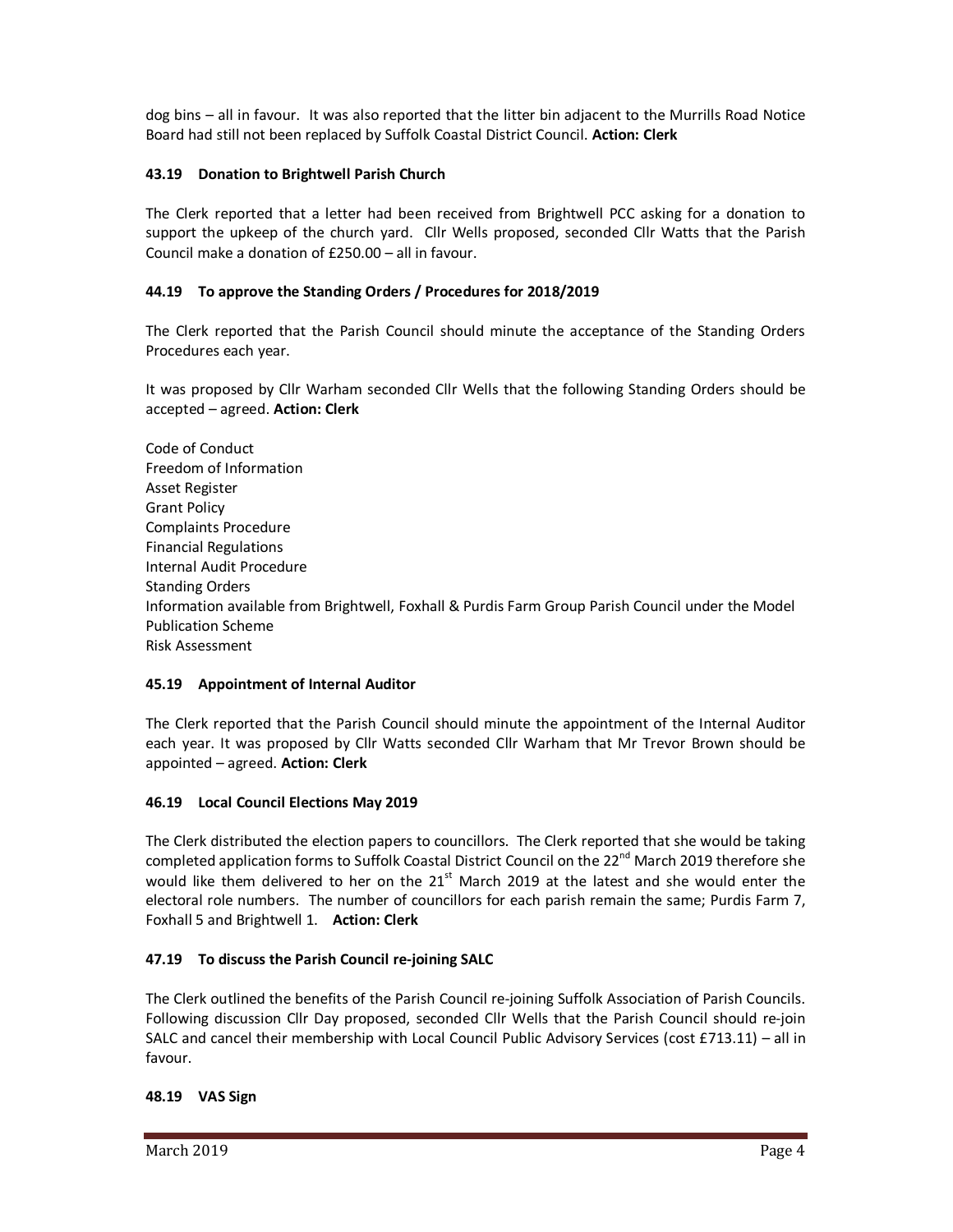Cllr Finch stated that he had received the VAS sign back from Westcotec Ltd and the total cost was £288.00 including VAT. It was noted that the VAT could be reclaimed by the Parish Council. **Action: Clerk**

## **49.19 To discuss the CIL receipts allocated to Foxhall because of the Straight Road Development**

Cllr Day reported that an email has been received from David Chenery Suffolk County Council Highways concerning suggestions for improving the traffic flow in Straight Road. The Parish Council has asked David to meet with them to discuss different opportunities for improvement however a meeting has still not been arranged. It was agreed to ask Cllr Patricia O'brien to try to encourage SCC Highways to engage with the Parish Council. **Action: Clerk / Cllr Patricia O'brien** 

### **50.19 Cameras Straight Road Foxhall**

Cllr Walters reported that surveillance cameras could be placed in Straight Road but unfortunately it would not be permanently examining the situation. It was agreed that Cllr Walters should try using one of the existing cameras in Straight Road and report back to the next meeting. **Action: Cllr Walters** 

### **51.19 Finance**

| <b>Income</b>                                        |         |
|------------------------------------------------------|---------|
| VAT Recovered                                        | £770.90 |
| <b>Expenditure</b>                                   |         |
| A J Buggs Salary and Expenses February 2019          | £307.19 |
| Westcotec – VAS Sign Repairs                         | £288.00 |
| R Walters - Cameras                                  | £422.68 |
| Suffolk Association of Local Councils - Subscription | £713.11 |
| <b>Brightwell Parish Council</b>                     | £250.00 |

Cllr Finch proposed, seconded Cllr Walters that the above expenditure is approved – all in favour.

### **52.19 Correspondence**

None

### **53.19 Meetings attended by councillors / clerk**

a. Cllr Day reported that as previously mentioned he had visited Sheepdrift Farm.

### **54.19 Members questions to the Chairman**

- a. Cllr Walters reported that there are two ongoing investigations with regard to fly tipping and that he would keep the Parish Council informed of any developments. **Action: Cllr Walters**
- b. Cllr Day reported that there has been a report in the press about the relocation of two Ipswich railway stations; Westerfield and Derby Road.
- c. Cllr Day suggested that the Parish Council should have a dedicated email account. Cllr Day to investigate. **Action: Cllr Day**